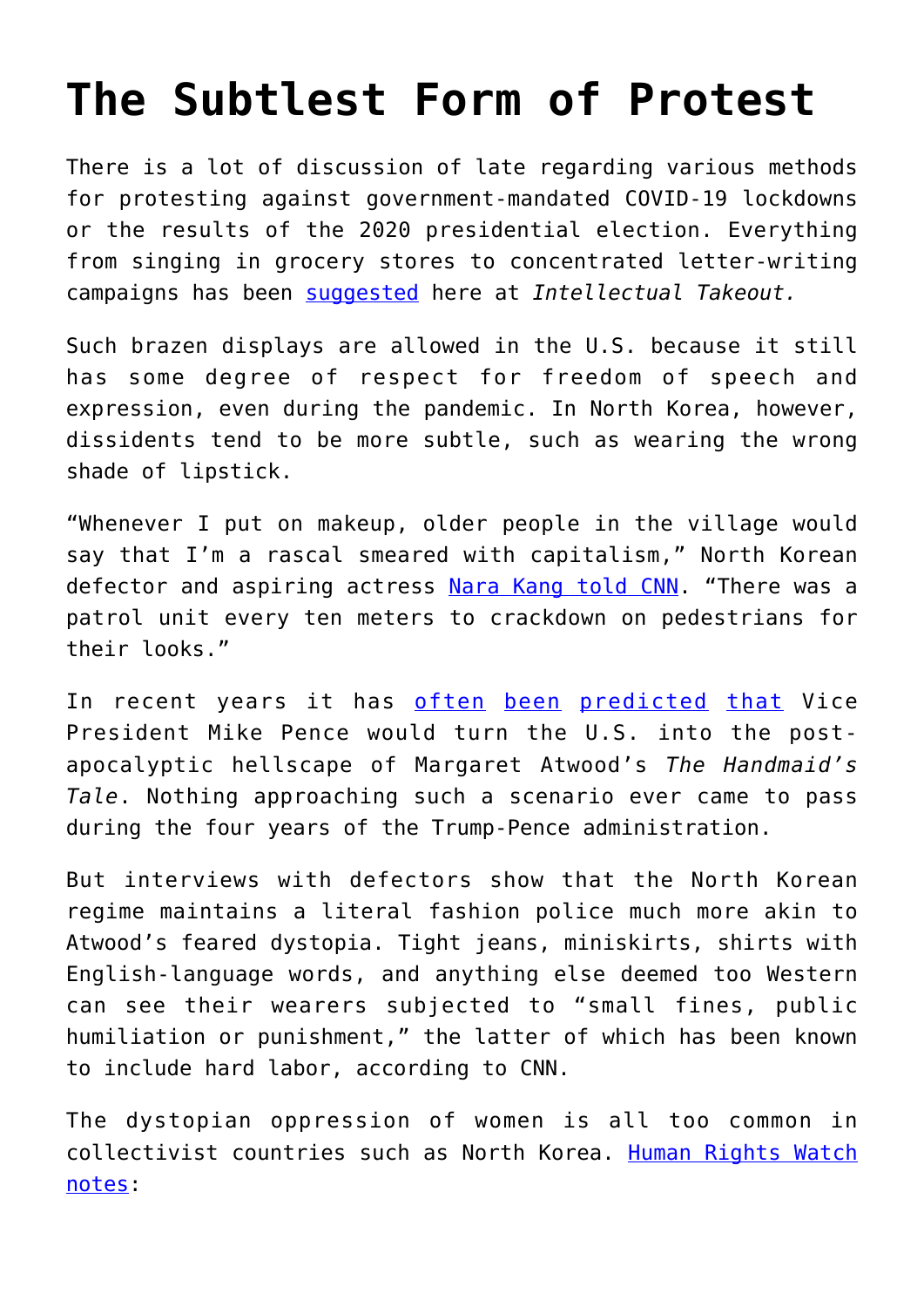*"Women in North Korea suffer widespread gender-based abuses in addition to the abuses suffered by the population in general. In detention facilities, security personnel have subjected women to rape and other sexual violence. Human traffickers and brokers, often linked to government actors, subject women to sexual exploitation and sexual slavery in China, including through forced marriage. Women face high levels of discrimination and sexual harassment and assault in the workplace, and constant exposure to government-endorsed stereotyped gender roles. State authorities engage in abuses against women and systematically fail to offer protection or justice to women and girls experiencing abuses."*

Any pregnant North Korean woman who attempts to escape Pyongyang's control are subjected to [forced abortions](https://www.independent.co.uk/news/world/asia/north-korea-women-jail-sexual-abuse-abortions-human-rights-un-a9646781.html) by violent prison guards. Babies born alive to these women are exposed to the elements and left to die. Sexual violence has been "normalized" in North Korea, and one [woman told](https://www.independent.co.uk/news/world/asia/north-korea-women-jail-sexual-abuse-abortions-human-rights-un-a9646781.html) *[The](https://www.independent.co.uk/news/world/asia/north-korea-women-jail-sexual-abuse-abortions-human-rights-un-a9646781.html) [Independent](https://www.independent.co.uk/news/world/asia/north-korea-women-jail-sexual-abuse-abortions-human-rights-un-a9646781.html)* that "Like all North Korean women, I had no rights."

So rather than the Greco-Roman, Judeo-Christian Republic of the United States of America under Mike Pence, it is the Communist, *Juche*, cult-of-personality North Korea under the Kim family that engages in horrendous abuses of women.

Yet, somehow, we hear very little condemnation of this collectivist ideology or the various other names it treads under, such as Socialism and Communism. Neither the mainstream media nor hordes of protestors call attention to the evils of these ideologies. Indeed, the rioters of Antifa would like nothing more than for the United States' economic and political systems to shift further into collectivist government control and out of the hands of free-acting individuals.

Even the CNN article profiling Kang and her fellow defectors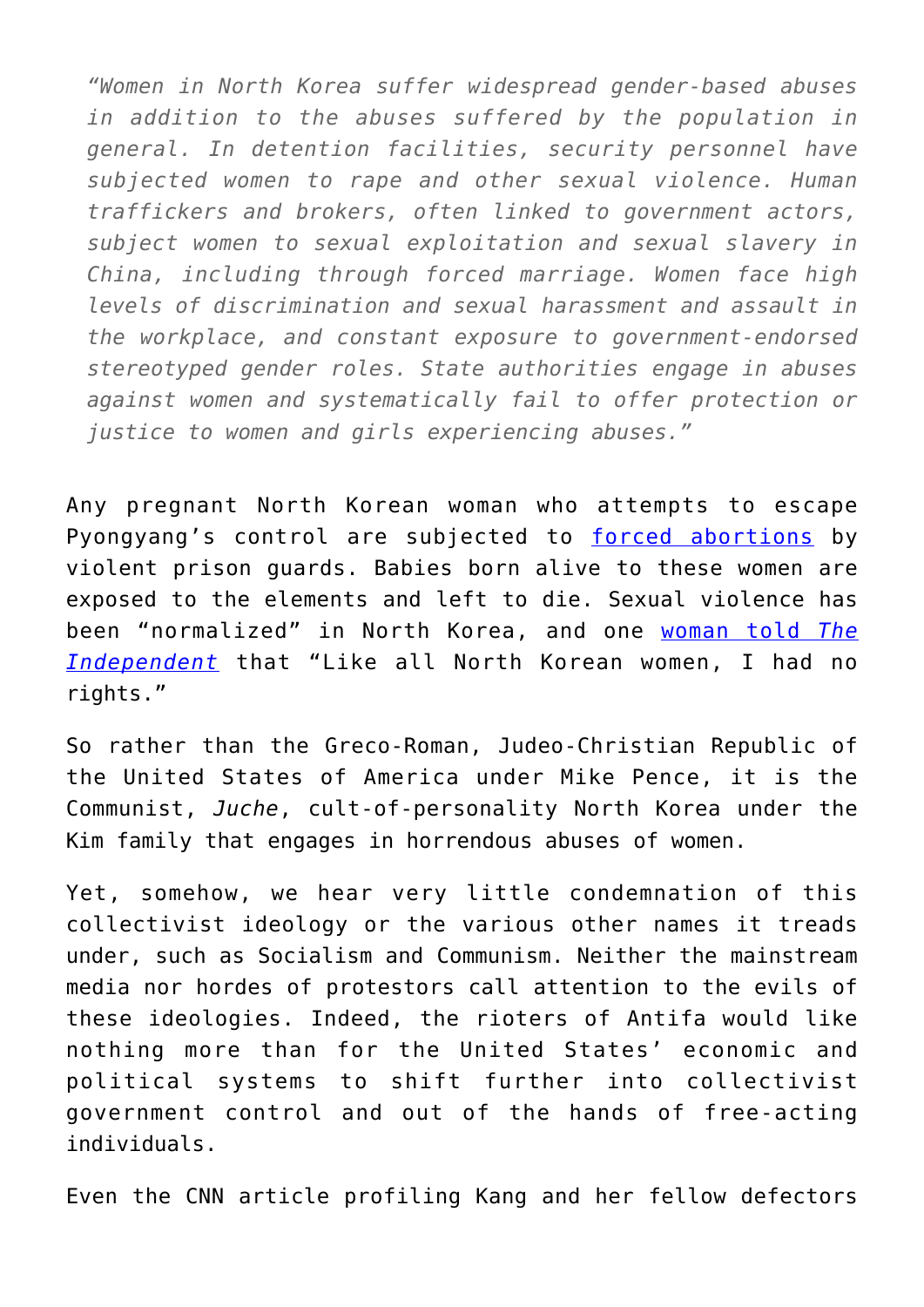and dissidents cannot bring itself to condemn Communism. Some of the horrors and indignities of the Kim regime are detailed, but not once will you find the words "Communism," "Socialism," or "*Juche*" mentioned. The term "regime" is used a few times, but the nature of the regime is not made clear. Some misguided college student might well assume that North Korea is in fact some sort of right-wing regime led by Donald Trump's buddies.

But it is not. It is a collectivist state under the heel of Kim Jong-un. Every aspect of the lives of ordinary North Koreans rests with the state, from their hairstyles, cosmetic choices, clothing options, to where they can go, to what—and if—they can eat. In turn, every aspect of the government is controlled by Kim Jung-un.

Those of us in Western republics have had it good for so long that we have lost our ability to contextualize our grievances. Every boogeyman in our domestic political opposition is a Hitler or a Stalin. Never mind how preposterous that is in reference to the *historical* record; it is equally untrue in our modern context in which living despots lord over their subjects with complete control.

Mike Pence is not and never was the villain of some dystopian novel, but Kim Jung-un visits all the horrors of *The Handmaid's Tale* and more upon his people. To him, the term "*my people*" is not an endearing term. "My" is used only in the possessive form.

—

*Dear Readers,*

*Big Tech is suppressing our reach, refusing to let us advertise and squelching our ability to serve up a steady diet of truth and ideas. Help us fight back by [becoming a](https://www.chroniclesmagazine.org/subscribe/) [member](https://www.chroniclesmagazine.org/subscribe/) for just \$5 a month and then join the discussion on Parler [@CharlemagneInstitute!](https://parler.com/profile/CharlemagneInstitute)*